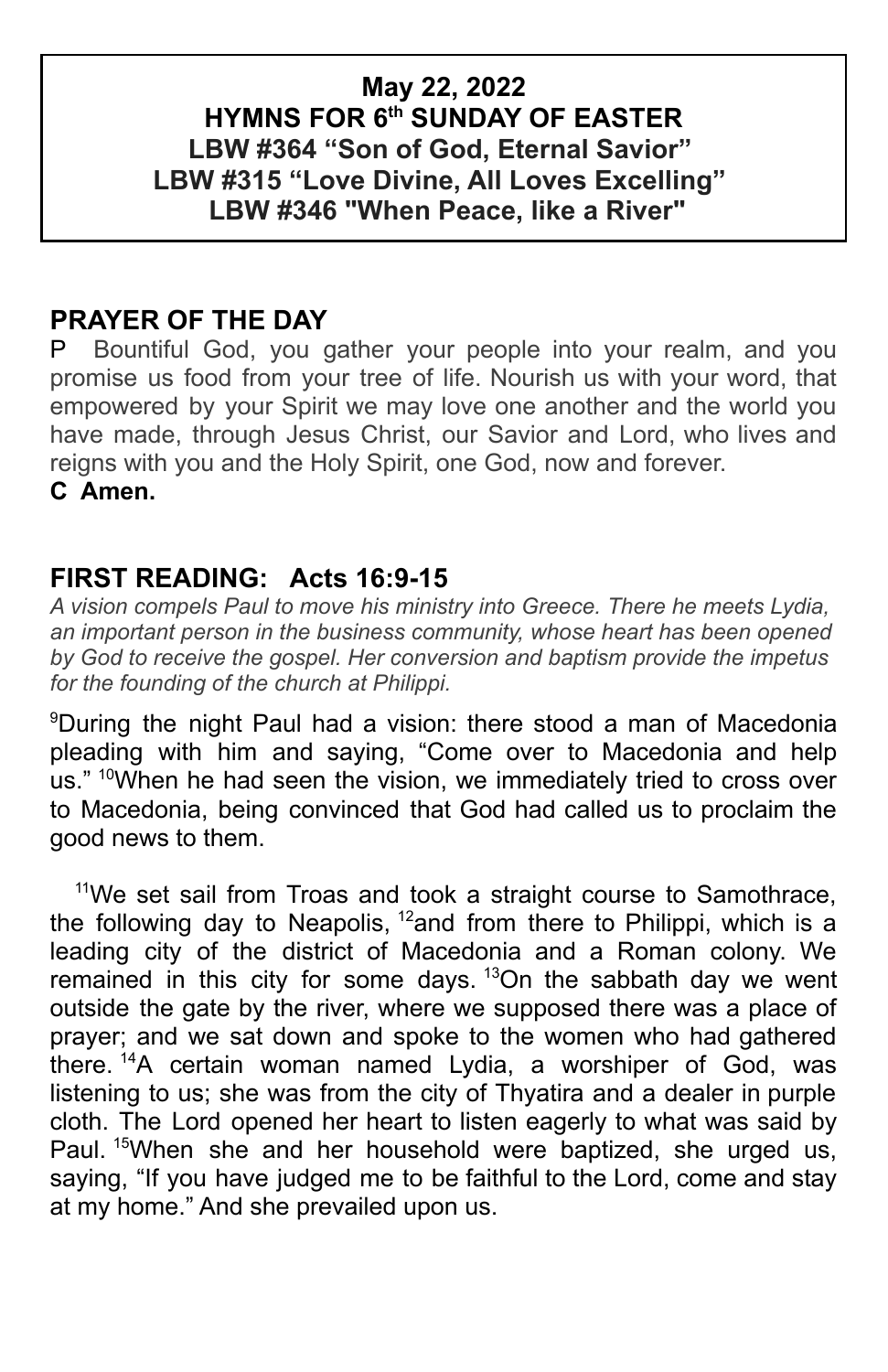# **PSALM: Psalm 67**

*R Let the nations be glad and sing for joy. (Ps. 67:4)*

 $1$ May God be merciful to us and bless us: may the light of God's face shine upon us. <sup>2</sup>**Let your way be known upon earth, your saving health among all nations.** <sup>3</sup>Let the peoples praise you, O God; let all the peoples praise you. <sup>4</sup>**Let the nations be glad and sing for joy, for you judge the peoples with equity and guide all the nations on earth.** *R*  ${}^{5}$ Let the peoples praise you, O God; let all the peoples praise you. <sup>6</sup>**The earth has brought forth its increase; God, our own God, has blessed us.** <sup>7</sup>May God give us blessing, and may all the ends of the earth stand in awe.

## **SECOND READING: Revelations 21:10, 22-22:5**

*John's vision of a new Jerusalem coming out of heaven provides continuity with God's past actions. Yet in this new city, God's presence replaces the temple, and the glory of God and the Lamb supplants sun and moon.*

 $10$ And in the spirit [one of the angels] carried me away to a great, high mountain and showed me the holy city Jerusalem coming down out of heaven from God.

 $^{22}$ I saw no temple in the city, for its temple is the Lord God the Almighty and the Lamb.  $^{23}$ And the city has no need of sun or moon to shine on it, for the glory of God is its light, and its lamp is the Lamb.  $24$ The nations will walk by its light, and the kings of the earth will bring their glory into it.  $25$ lts gates will never be shut by day—and there will be no night there. <sup>26</sup>People will bring into it the glory and the honor of the nations. <sup>27</sup>But nothing unclean will enter it, nor anyone who practices abomination or falsehood, but only those who are written in the Lamb's book of life.

 $22:1$ Then the angel showed me the river of the water of life, bright as crystal, flowing from the throne of God and of the Lamb<sup>2</sup>through the middle of the street of the city. On either side of the river is the tree of life with its twelve kinds of fruit, producing its fruit each month; and the leaves of the tree are for the healing of the nations. <sup>3</sup>Nothing accursed will be found there any more. But the throne of God and of the Lamb will be in it, and his servants will worship him; <sup>4</sup>they will see his face, and his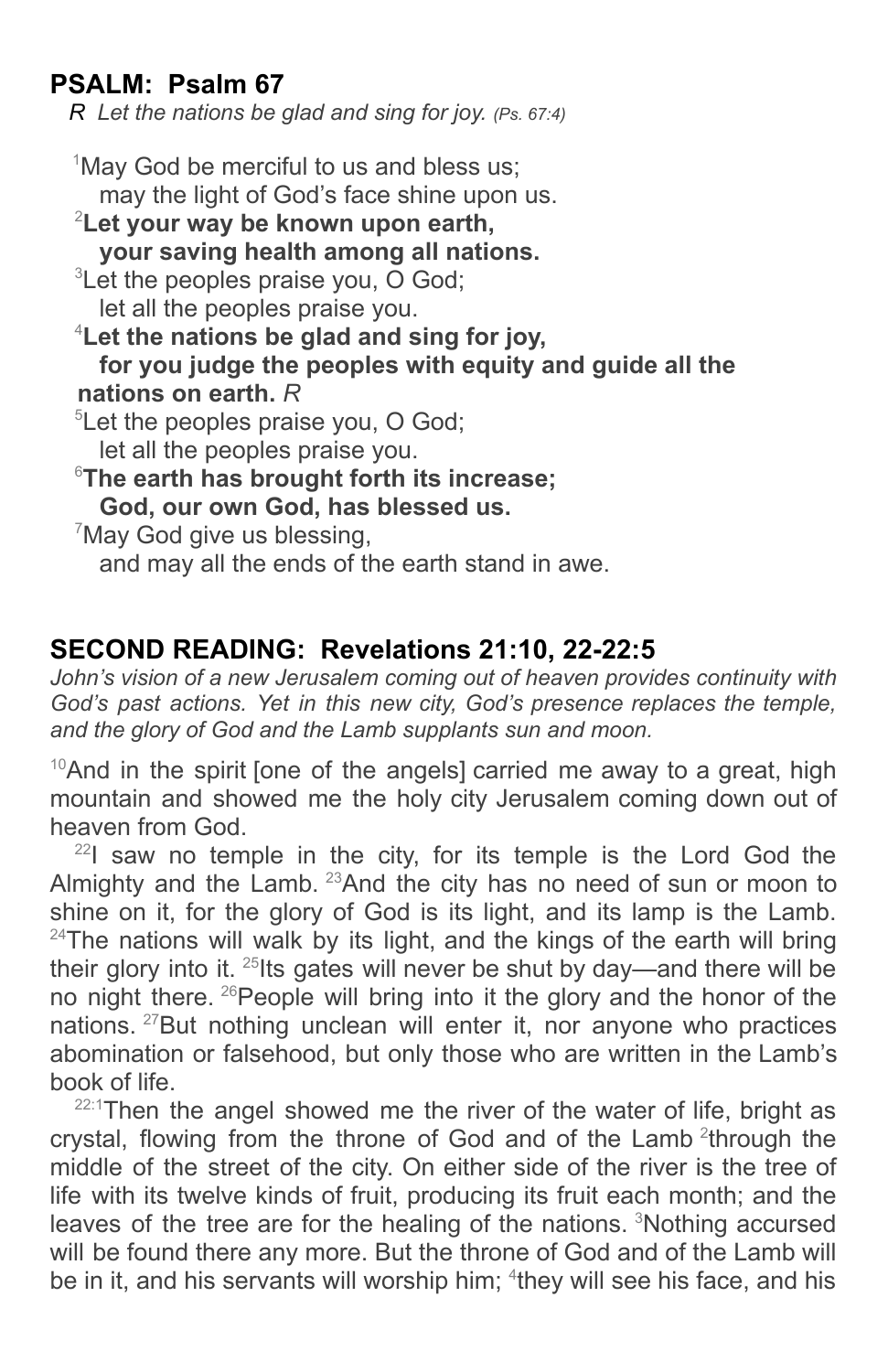name will be on their foreheads. <sup>5</sup>And there will be no more night; they need no light of lamp or sun, for the Lord God will be their light, and they will reign forever and ever.

# **GOSPEL: John 14:23-29**

*As Jesus talks of returning to the Father, he promises to send the Advocate, the Holy Spirit, who will teach Jesus' followers and remind them of all that Jesus taught. Even more, those in whom God makes a home will experience a peace that overcomes fear.*

 $23$  Jesus answered [Judas (not Iscariot),] "Those who love me will keep my word, and my Father will love them, and we will come to them and make our home with them. <sup>24</sup>Whoever does not love me does not keep my words; and the word that you hear is not mine, but is from the Father who sent me.

 $25$ "I have said these things to you while I am still with you.  $26$ But the Advocate, the Holy Spirit, whom the Father will send in my name, will teach you everything, and remind you of all that I have said to you.<sup>27</sup> Peace I leave with you; my peace I give to you. I do not give to you as the world gives. Do not let your hearts be troubled, and do not let them be afraid. <sup>28</sup> You heard me say to you, 'I am going away, and I am coming to you.' If you loved me, you would rejoice that I am going to the Father, because the Father is greater than I.  $^{29}$ And now I have told you this before it occurs, so that when it does occur, you may believe."

# **PRAYERS OF INTERCESSION**

P Set free from captivity to sin and death, we pray to the God of resurrection for the church, people in need, and all of creation. *A brief silence.*

A Give a vision of increase and abundant harvest for farmers, laborers, and gardeners who are beginning their growing season. Join their efforts with the goodness of creation to feed all living things. God, in your mercy,

## **C hear our prayer.**

A Inspire us to praise you through the beauty and majesty of the natural world around us (*local natural areas may be named*). Urge us toward more deliberate care of the world you have made. God, in your mercy,

## **C hear our prayer.**

A Shine your light of wisdom and peace among nations. When those in power seek to assert dominance over others, confound their ways and make them yield to your humble authority. God, in your mercy,

#### **C hear our prayer.**